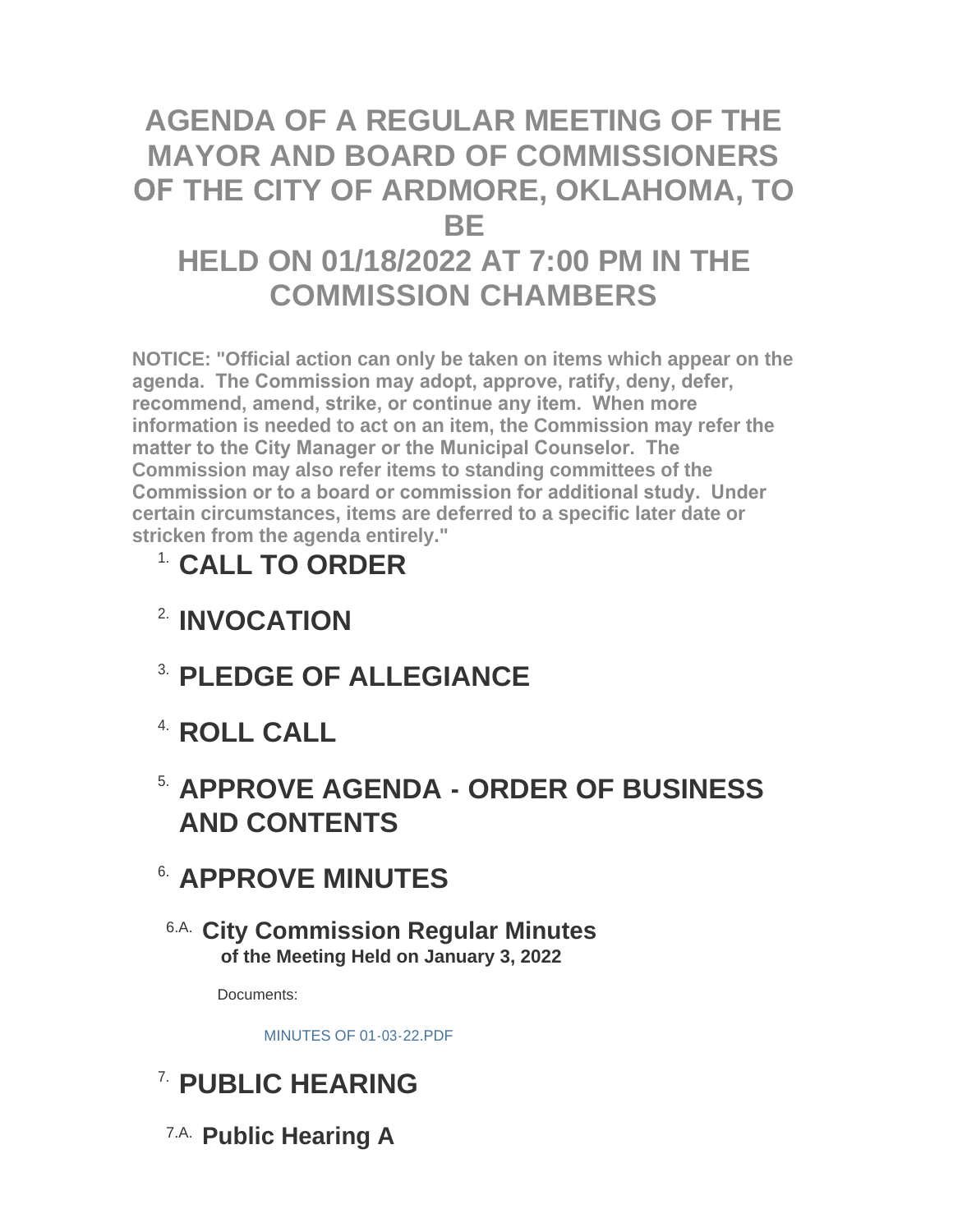Public Hearing for the Purpose of Hearing and Considering Any Objections and/or Complaints Concerning the Proposed Amendment of Increment District No. 2, City of Ardmore and the Amended and Restated Reinvestment Area Project Plan (Amendment #8 to TIF #2)

(Presented by Kevin Boatright, City Manager)

Documents:

#### [PUBLIC HEARING A.PDF](http://www.ardmorecity.org/AgendaCenter/ViewFile/Item/8050?fileID=4900)

## **Public Hearing B** 7.B.

Public Hearing for the Purpose of Hearing and Considering Any Objections and/or Complaints Concerning the Request to Rezone 0.16 Acres located at 409 Stanley Street SW from O (Office) to RMM (Residential Multifamily Medium Density)

(Presented by Jessica Scott, Director of Community Development)

Documents:

#### [PUBLIC HEARING B.PDF](http://www.ardmorecity.org/AgendaCenter/ViewFile/Item/8060?fileID=4901)

## **Public Hearing C** 7.C.

Public Hearing for the Purpose of Hearing and Considering Any Objections and/or Complaints Concerning the Petition from Glenda Black to De-Annex from the City of Ardmore, Oklahoma approximately 1.25 Acres located on the North Side of Myall Road approximately 2210 Feet West of Valley Ranch Road

(Presented by Jessica Scott, Director of Community Development)

Documents:

### [PUBLIC HEARING C.PDF](http://www.ardmorecity.org/AgendaCenter/ViewFile/Item/8061?fileID=4902)

# **CONSENT AGENDA**

**All items listed are considered to be routine by the City Commission and will be enacted by one motion. There will be no separate discussion of these items unless a Commissioner or a citizen so requests, in which event the item will be removed from the consent status and considered in its normal sequence on the agenda.**

## **Consent A** 8.A.

Consideration and Possible Approval to Accept a Permanent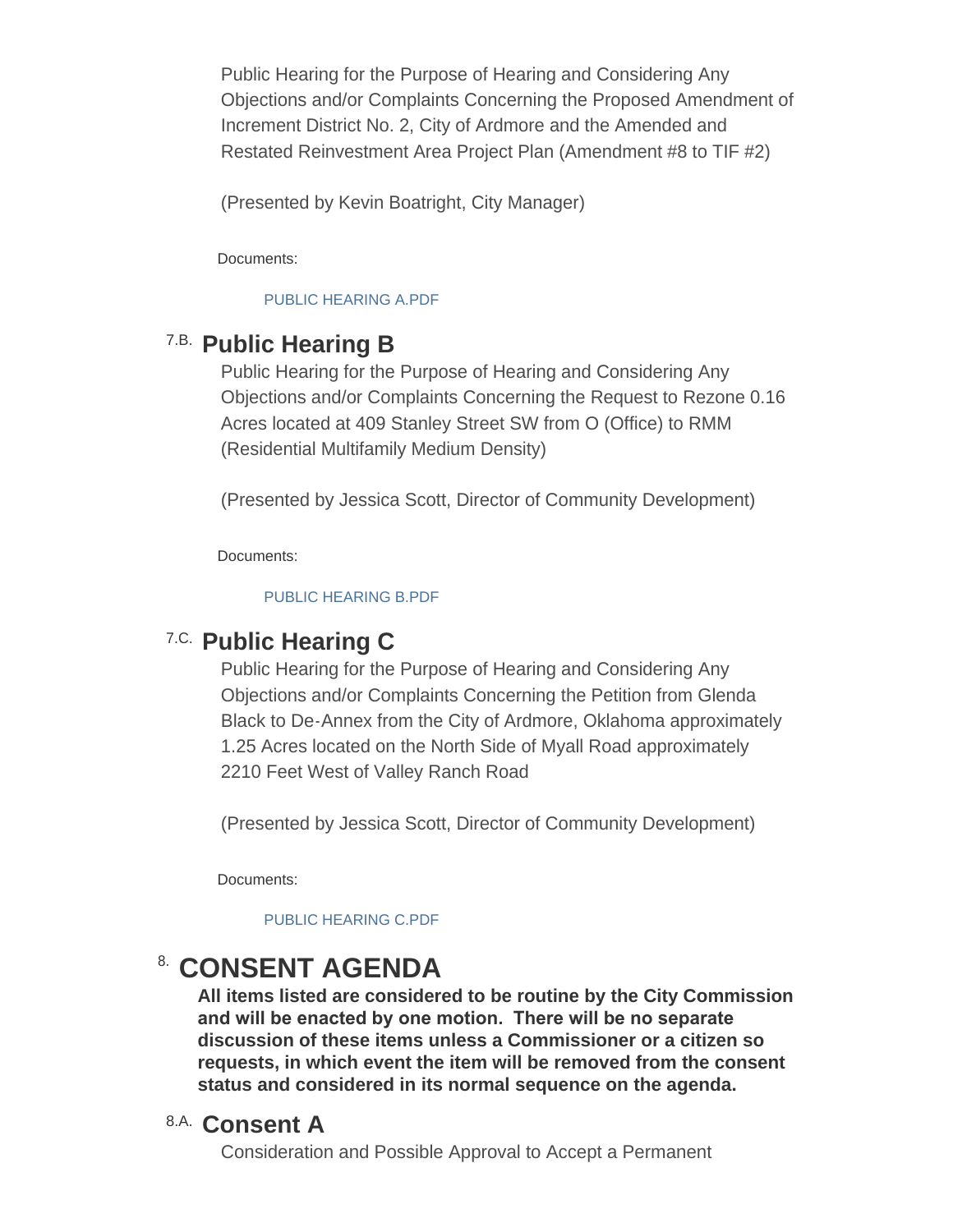Easement and Right of Way from the Judith G. Woerz Family Trust for the Sunset Drive Project and Approval or Rejection of Any Amendments Proposed and Considered by the City Commission at the Meeting

(Submitted by Thomas Mansur, City Engineer)

Documents:

### [CONSENT A.PDF](http://www.ardmorecity.org/AgendaCenter/ViewFile/Item/8054?fileID=4903)

## **Consent B** 8.B.

Consideration and Possible Approval of a Service Agreement Addendum to the Ice Rink Events Agreement for an Extension of an Additional Seven (7) Days in an Additional Cost of \$4,340.00 with Total Amount of Ice Rink Rental being \$82,740.00 and Approval or Rejection of Any Amendments Proposed and Considered by the City Commission at the Meeting

(Submitted by Teresa Ervin, Director of Parks and Recreation)

Documents:

#### [CONSENT B.PDF](http://www.ardmorecity.org/AgendaCenter/ViewFile/Item/8065?fileID=4904)

# 8.C. Consent C

Consideration and Possible Approval of an Ardmore Downtown Executive Airport Ground Lease Agreement between the City of Ardmore and D. Rickets Holding, LLC for 1413 Executive Airport Drive, Suite 4, also known as Tract 27-4 and Approval or Rejection of Any Amendments Proposed and Considered by the City Commission at the **Meeting** 

(Submitted by Kevin Boatright, City Manager)

Documents:

### [CONSENT C.PDF](http://www.ardmorecity.org/AgendaCenter/ViewFile/Item/8068?fileID=4905)

## **Consent D** 8.D.

Consideration and Possible Approval to Confirm Mayor and City Commissions Appointments to the Ardmore Tourism Authority to Serve First Three (3) Year Terms to be Steven Harris and Mitesh Patel; and to Serve a Second Three (3) Year Term to be Ken Bohannon with Terms to Expire in January of 2025 and Approval or Rejection of Any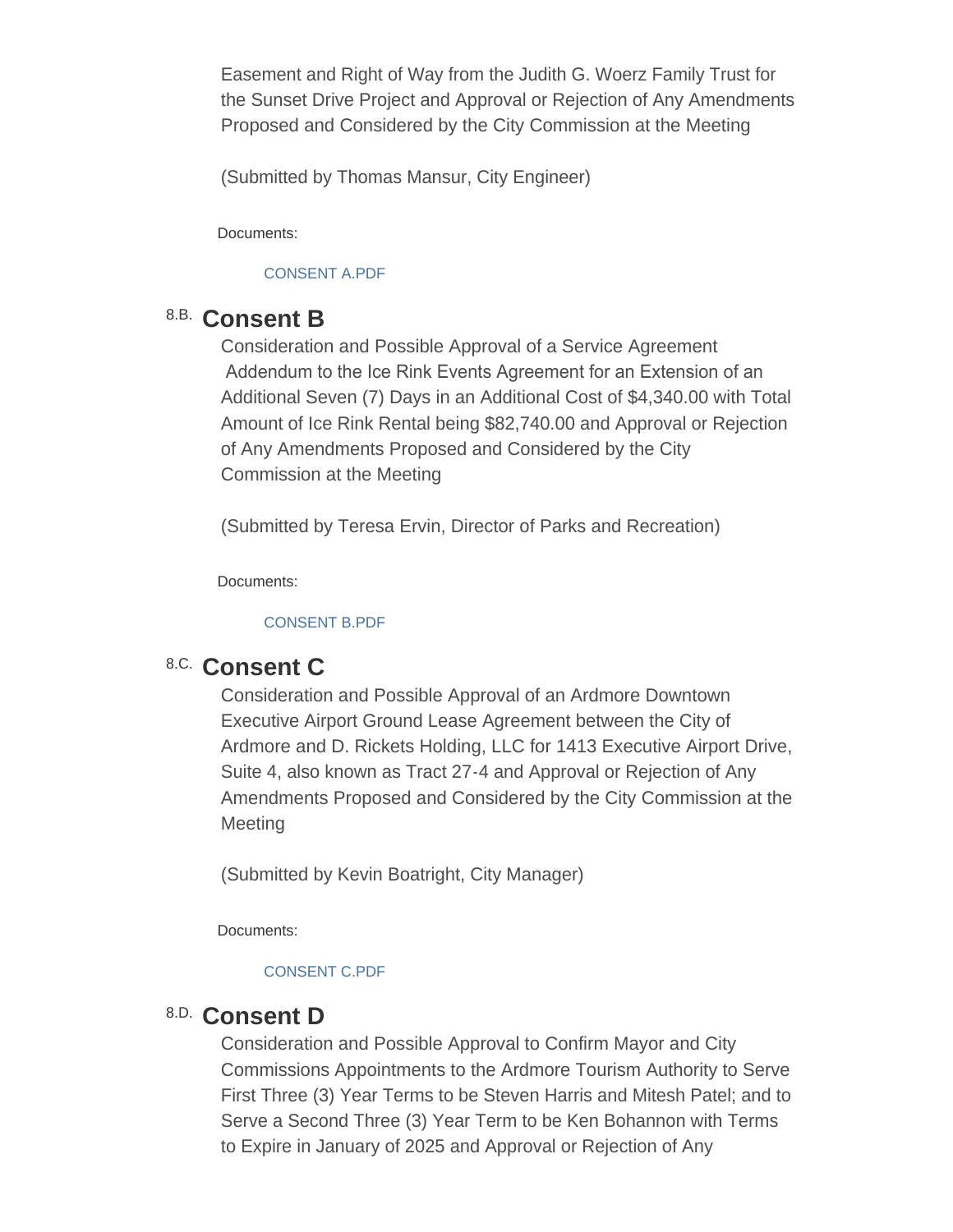Amendments Proposed and Considered by the City Commission at the **Meeting** 

(Submitted by Kevin Boatright, City Manager)

Documents:

[CONSENT D.PDF](http://www.ardmorecity.org/AgendaCenter/ViewFile/Item/8071?fileID=4906)

# **8. REGULAR BUSINESS**

## 9.A. ORDINANCE(S)

## 9.A.1. Ordinance 1

Consideration of Adoption or Rejection of Ordinance Number 3111 an Emergency Ordinance of the City of Ardmore, Oklahoma (the "City") Approving and Adopting Amendment #8 to TIF #2, an Amendment to the City of Ardmore, Oklahoma Amended and Restated Reinvestment Area Project Plan Approved and Adopted by Ordinance No. 2993, as it Amends Ordinance No. 2744 of the City, as heretofore Amended; Increasing Certain Project Cost Authorizations, Terminating TIF #2, and Providing Procedures for Distribution of Excess TIF Revenues to the Affected Taxing Entities; and Approval or Rejection of Any Amendments Proposed and Considered by the City Commission at the Meeting; and Consideration of Adoption or Rejection of Emergency Clause with Respect to Ordinance Number 3111 and Consideration of Adoption or Rejection of Any Amendments to the Proposed Emergency Clause as may be Considered by the City Commission at the **Meeting** 

(Presented by Kevin Boatright, City Manager)

Documents:

#### [ORDINANCE 1.PDF](http://www.ardmorecity.org/AgendaCenter/ViewFile/Item/8051?fileID=4907)

## 9.A.2. Ordinance 2

Consideration of Adoption or Rejection of Ordinance Number 3112 an Ordinance Rezoning Property located at 409 Stanley Street SW, Zoning from O (Office) to Zoning District to RMM (Residential Multifamily Medium Density) Zoning District Amending Ordinance No. 2583 Known as the Unified Development Code of the City of Ardmore, Oklahoma and Providing for Severability and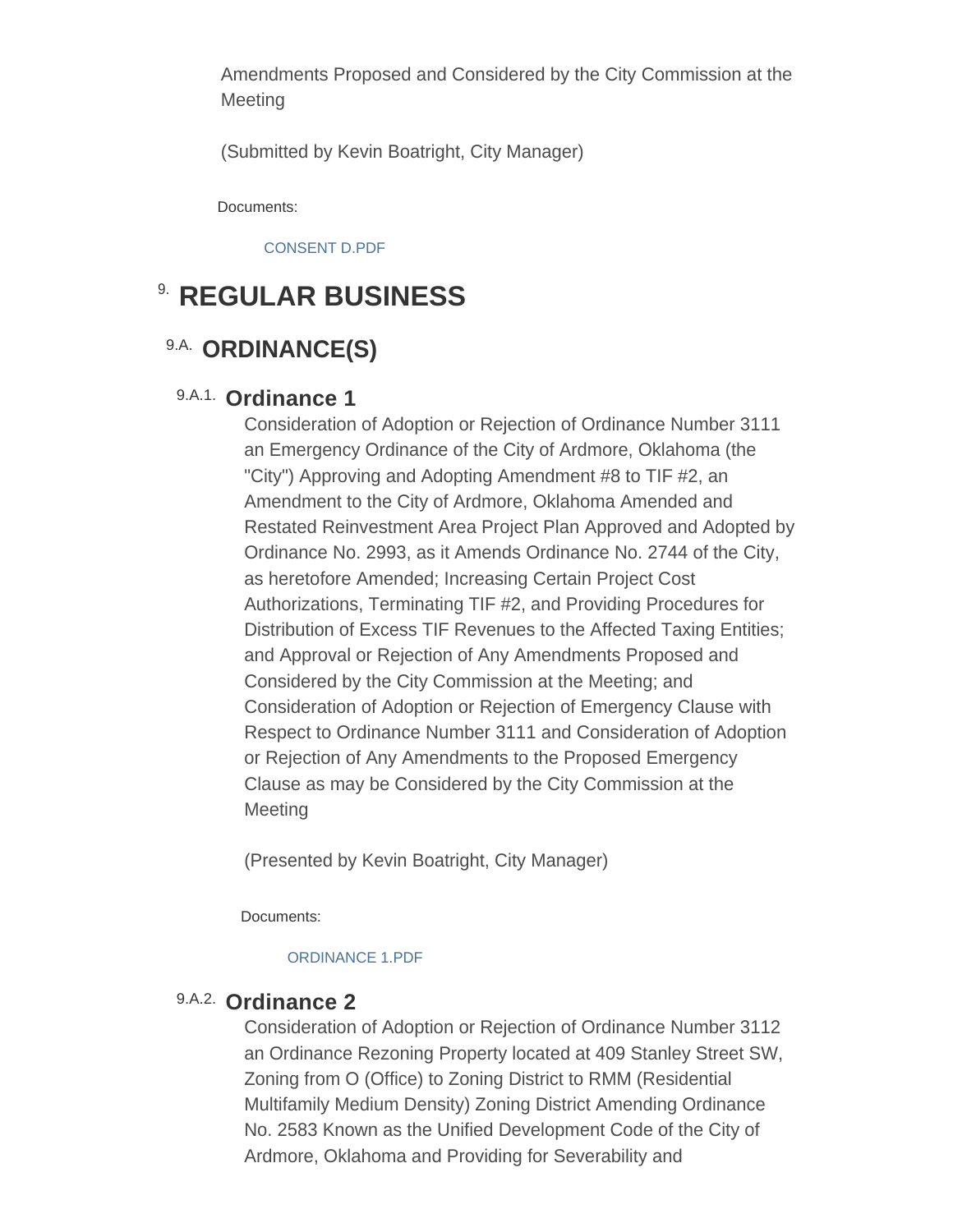Consideration of Adoption or Rejection of Any Amendments to the Proposed Ordinance as may be Considered by the City Commission at the Meeting

(Presented by Jessica Scott, Director of Community Development)

Documents:

#### [ORDINANCE 2.PDF](http://www.ardmorecity.org/AgendaCenter/ViewFile/Item/8062?fileID=4908)

### 9.A.3. Ordinance 3

Consideration of Adoption or Rejection of Ordinance Number 3113 an Ordinance De-Annexing Certain Real Property from the City of Ardmore, Oklahoma, located in South Half of West Half of West Half of Southwest Quarter of Southwest Quarter of the Southeast Quarter of Section 33, T4S, R1E, Carter County Oklahoma as more Specifically Described Herein; Providing for Repealer, Savings, Severability; and Declaring an Emergency and Consideration of Adoption or Rejection of Any Amendments to the Proposed Ordinance as may be Considered by the City Commission at the Meeting; and Consideration of Adoption or Rejection of Emergency Clause with Respect to Ordinance Number 3113 and Consideration of Adoption or Rejection of Any Amendments to the Proposed Emergency Clause as may be Considered by the City Commission at the Meeting

(Presented by Jessica Scott, Director of Community Development)

Documents:

#### [ORDINANCE 3.PDF](http://www.ardmorecity.org/AgendaCenter/ViewFile/Item/8063?fileID=4909)

## 9.A.4. Ordinance 4

Consideration of Adoption or Rejection of Ordinance Number 3114 an Emergency Ordinance Amending Chapter 7 of the Ardmore Code of Ordinances Pertaining to Cemetery Services, Fees and Charges by Amending Section 7-3 to Provide that all Cemetery Services and Charges therefore shall be Established on a Periodic Basis by Resolution of the City Commission and Authorizing City Commission to Establish Rates and Fees on a Periodic Basis by Resolution; Repealing Section 7-3.1, 7-6, 7-6.2 of the Code of Ordinances; Providing for Repealer and Severability and Declaring an Emergency and Consideration of Adoption or Rejection of Any Amendments to the Proposed Ordinance as may be Considered by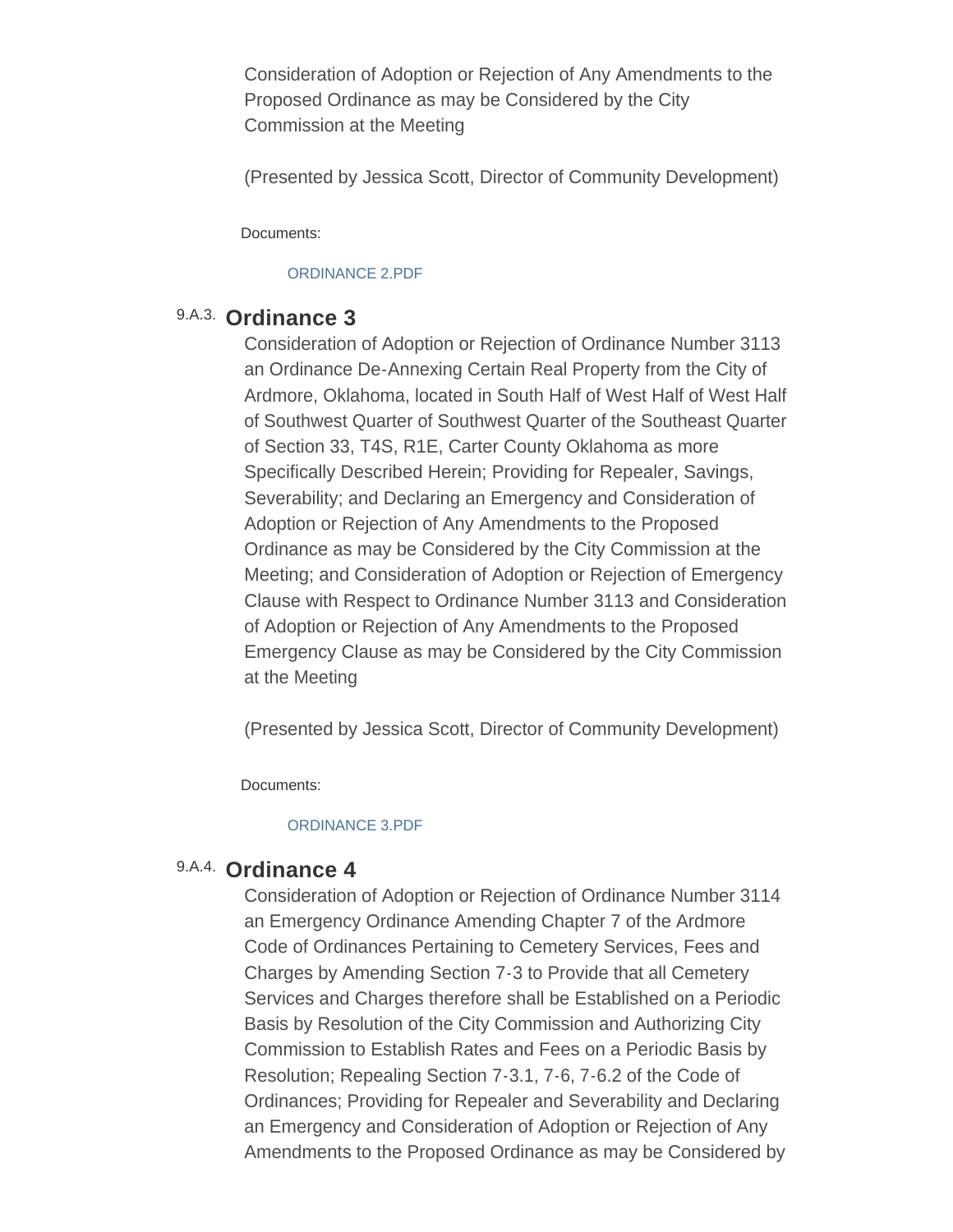the City Commission at the Meeting; and Consideration or Adoption of Emergency Clause with Respect to Ordinance Number 3114 and Consideration of Adoption or Rejection of Any Amendments to the Proposed Emergency Clause as may be Considered by the City Commission at the Meeting

(Presented by Teresa Ervin, Director of Parks and Recreation)

Documents:

[ORDINANCE 4.PDF](http://www.ardmorecity.org/AgendaCenter/ViewFile/Item/8064?fileID=4910)

## **9.B. RESOLUTION(S)**

## 9.B.1. Resolution 1

Consideration of Adoption or Rejection of Resolution Number 4204 a Resolution Adopting the Rates, Fees and Charges for Grave Sites, Opening and Closing Graves and Cremations; Adopting Rates, Fees and Charges for Golf Courses and Related Services; Providing for Effective Date of the Fees; Providing for Amendment of Resolution for Fees, Rates and Charges and Consideration of Adoption or Rejection of Any Amendments to the Proposed Resolution as may be Considered by the City Commission at the **Meeting** 

(Presented by Teresa Ervin, Director of Parks and Recreation)

Documents:

[RESOLUTION 1.PDF](http://www.ardmorecity.org/AgendaCenter/ViewFile/Item/8066?fileID=4911)

## **9.C. AGREEMENT(S)**

## 9.C.1. **Agreement 1**

Consideration and Possible Approval of an Agreement between the City of Ardmore and Davis and Davis Recreation Planning Consultants, Inc. to Provide Consulting for the Redesign of Central Park and Whittington Park in the Total Amount of \$48,500.00 and Approval or Rejection of Any Amendments Proposed and Considered by the City Commission at the Meeting

(Presented by Teresa Ervin, Director of Parks and Recreation)

Documents: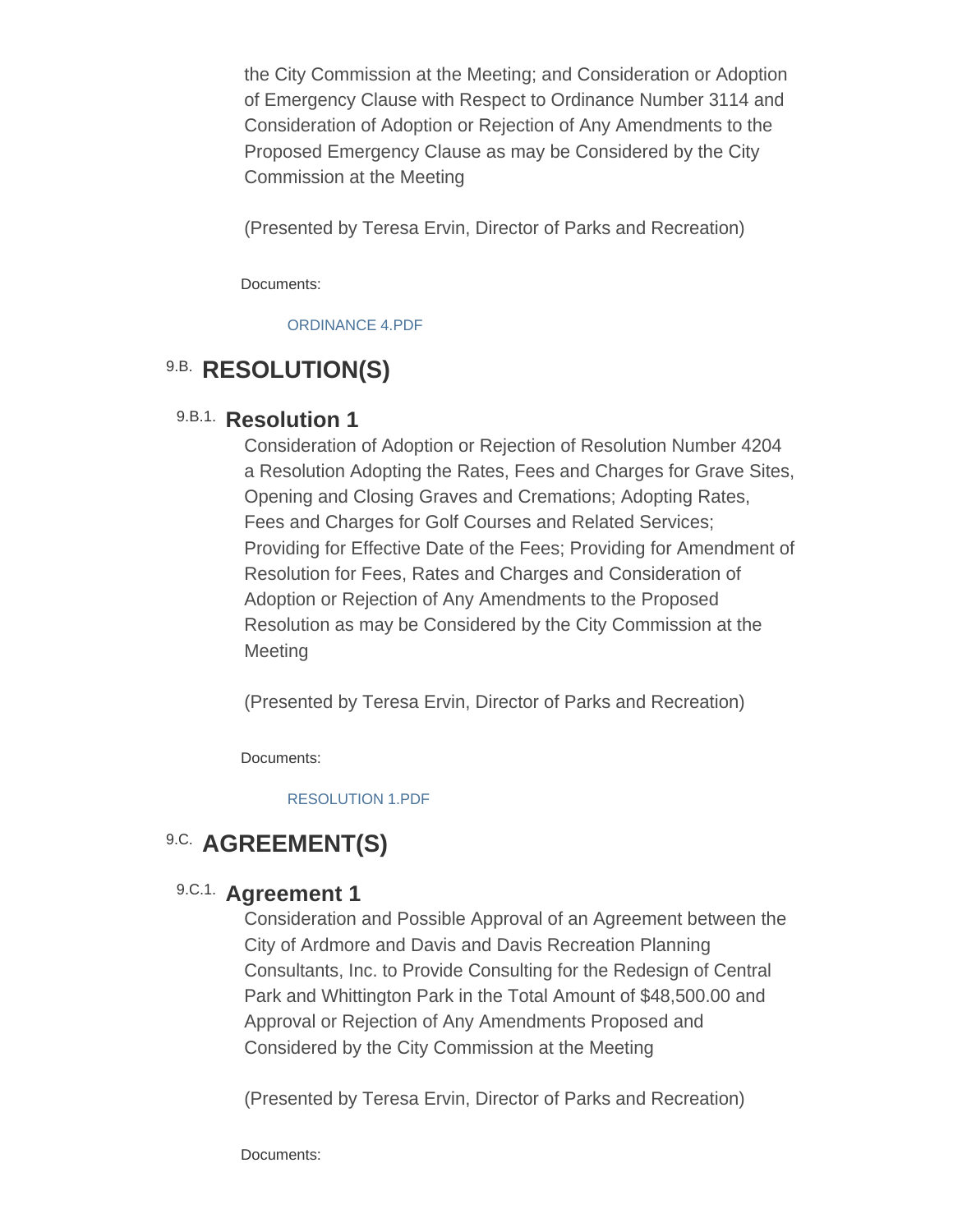#### [AGREEMENT 1.PDF](http://www.ardmorecity.org/AgendaCenter/ViewFile/Item/8070?fileID=4912)

### 9.C.2. **Agreement 2**

Consideration and Possible Approval of Change Order Number 1 to the Construction Contract between the City of Ardmore and MacHill Construction for the Ardmore Air Evac Hangar in an Increased Contract Amount of \$6,836.03 and Revising the Total Contract Price to \$974,836.03 and Approval or Rejection of Any Amendments Proposed and Considered by the City Commission at the Meeting

(Presented by Jessica Scott, Director of Community Development)

Documents:

#### [AGREEMENT 2.PDF](http://www.ardmorecity.org/AgendaCenter/ViewFile/Item/8059?fileID=4913)

### 9.C.3. Agreement 3

Consideration and Possible Approval of a Mutual Aid Agreement between the City of Ardmore and Valero Ardmore Refinery for Assisting in the Protection of each Party's People, Property and Other Assets and Approval or Rejection of Any Amendments Proposed and Considered by the City Commission at the Meeting

(Presented by Cary Williamson, Fire Chief)

Documents:

#### [AGREEMENT 3.PDF](http://www.ardmorecity.org/AgendaCenter/ViewFile/Item/8055?fileID=4914)

## 9.C.4. **Agreement 4**

Consideration and Possible Approval of the Conversion Guide Amendment between the City of Ardmore and Tyler Technologies for New World CAD/RMS to Receive a Credit of \$38,000.00 for Unused Data Conversion and Apply \$16,000.00 of that Credit for the Data Archive Loading Fee from Tyler Technologies leaving a Total Credit of \$22,000.00 to be used to Finish the Project and Any Remaining Funds to be Refunded when the Project is Complete and Approval or Rejection of Any Amendments Proposed and Considered by the City Commission at the Meeting

(Presented by Robert Newell, Chief Information Officer)

Documents: